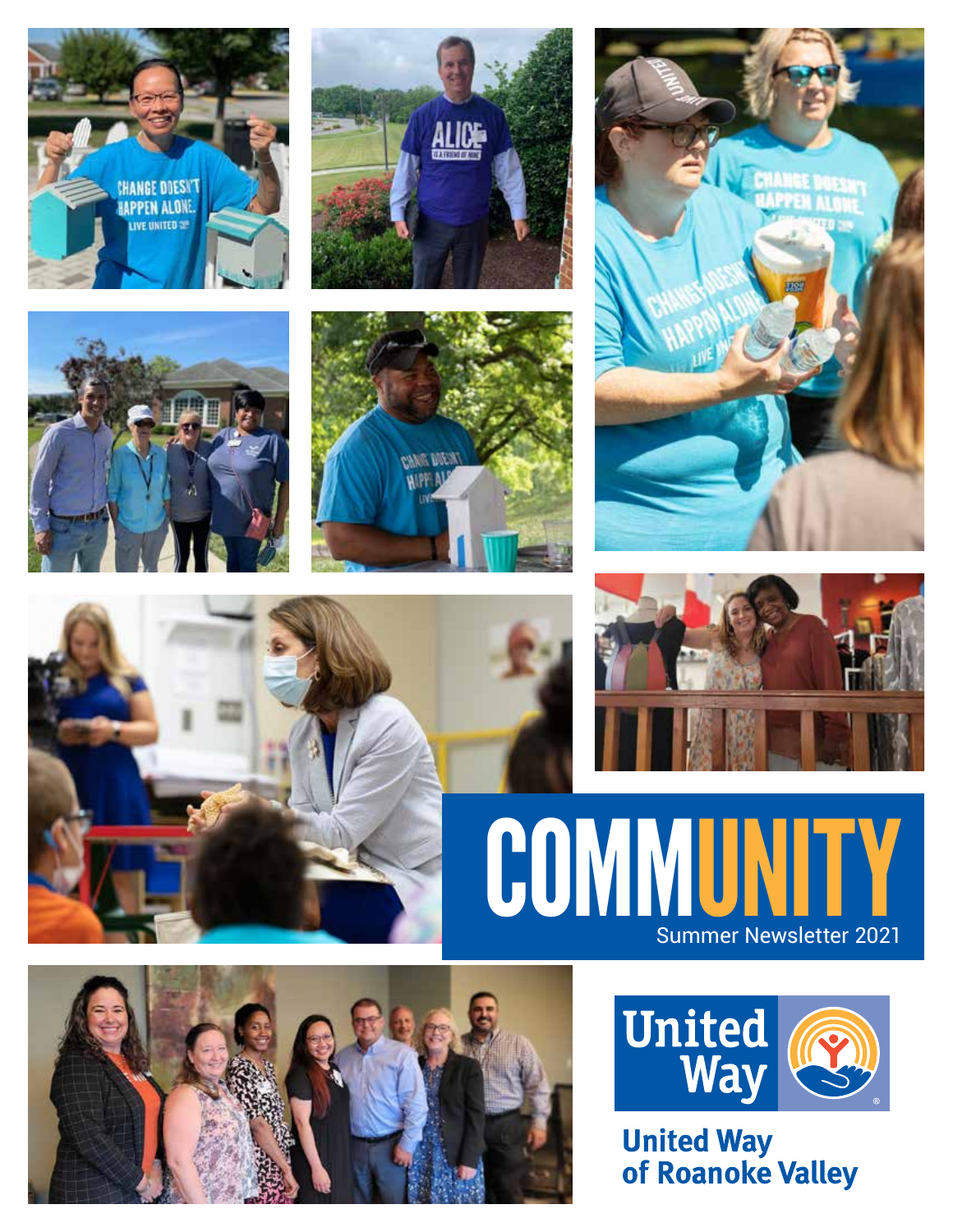

Dear Friends,

I continue to be in awe seeing so many neighbors and community partners step up and come together to support the Roanoke Valley through the pandemic and into recovery and resilience. Just in the last few months, volunteers worked alongside United Way and so many local organizations to help address food insecurity, equip support networks to address trauma, increase access to mental health services, facilitate equitable vaccine distribution, and strengthen pathways for economic recovery for families and businesses across the region.

There are thousands of beautiful stories of hope, courage and resilience from the past year that have been made possible because of your support and partnership with United Way. These victories were bright spots during such a challenging year, and we are so grateful to all of you for that!

Data from the COVID regional impact survey highlighted in this newsletter give us a real-time glimpse of what households in our area need, and where collective action is required. This knowledge is a powerful tool to inform planning, partnerships and future investments across our region. As we build on current collaboration and explore future opportunities, we are committed to seeing transformative alignment that maximizes resources, taps into the strengths and assets within our region, engages communities in solutions and focuses efforts to lift up families and our entire community towards healing, recovery and resilience for the long-term. This is the intention and action behind the challenge to LIVE UNITED. This is the kind of impact you can expect from our work together.

Our staff and Board of Directors extend heartfelt thanks to the members of this caring community as we wrap up the fiscal year and begin the next. We made it through stronger despite the challenges, and we are energized and inspired by the possibilities knowing you will stand alongside us to face them. We look forward to making more life-changing opportunities happen in the coming year.

United with you in service,

Giznie Hamietra

Abby Hamilton President and CEO



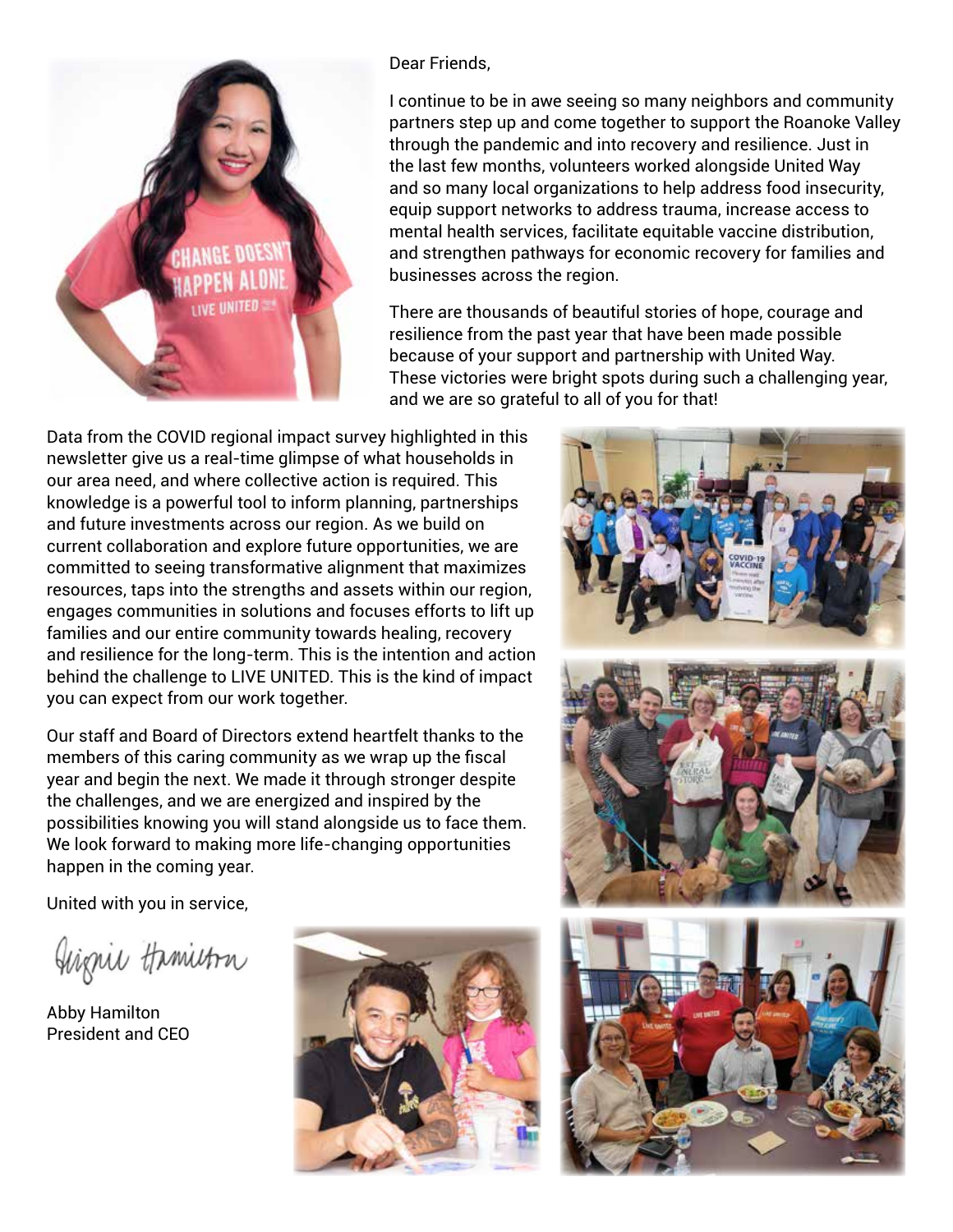## THE ECONOMIC IMPACT OF COVID-19 IN OUR REGION

When COVID-19 hit, 44% of all households in the Roanoke Valley region were already struggling to make ends meet - a 10-year record high - setting the stage for the unprecedented impact of the pandemic.

This includes households below the Federal Poverty Level (FPL) and households that are **ALICE: Asset Limited**, **Income Constrained**, **Employed**.



With income above the poverty level, ALICE households earn too much to qualify as "poor" but still can't cover the basics of housing, child care, food, transportation, health care and technology.

In February 2021, United Way of Roanoke Valley collected a survey of 2,428 residents on the effects of COVID-19 on their households.

# HOUSEHOLD CONCERNS DURING THE PANDEMIC

Survey respondents were asked to select which of the following concerns their households were facing during the pandemic.

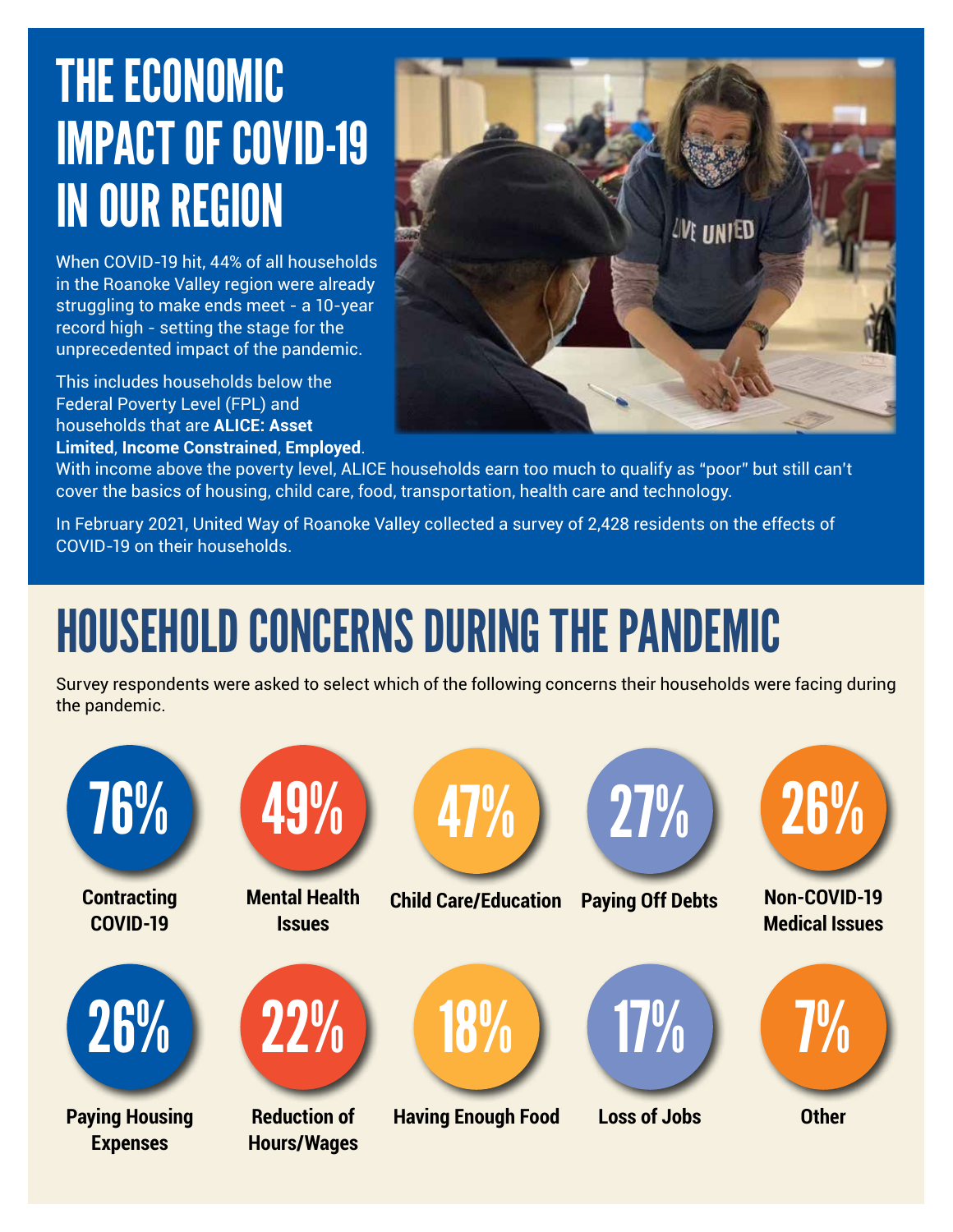## KEY FINDINGS

When respondents were asked their biggest concern, worries about household members contracting COVID-19 remained the primary concern. But respondents below the ALICE threshold were significantly more likely than those above the ALICE threshold to say they were concerned about childcare, paying housing expenses and bills, and putting food on the table.

| <b>ABOVE ALICE THRESHOLD VS. BELOW</b>            |              |              |  |
|---------------------------------------------------|--------------|--------------|--|
|                                                   | <b>ABOVE</b> | <b>BELOW</b> |  |
| <b>Child care/education</b>                       | 43%          | 54%          |  |
| <b>Paying household expenses</b>                  | 13%          | 50%          |  |
| Paying off debts, car payments, credit cards      | 20%          | 40%          |  |
| <b>Providing enough food for the household</b>    | 7%           | 39%          |  |
| <b>Reduction of hours/wages for those working</b> | 18%          | 32%          |  |
| <b>Medical issues other than COVID-19</b>         | 23%          | 31%          |  |
| Loss of one or more jobs                          | 13%          | 26%          |  |

#### HOW PEOPLE COPED

When asked what their household was doing to get by during the pandemic, about one-third of total respondents said they had taken money out of a savings account (31%), followed by the next most common action of increasing the balance on a credit card (23%). The figure below notes the top ten actions: e<br>S



Respondents below the ALICE threshold were significantly more likely than respondents above the ALICE Threshold to say they had taken money out of savings (42% vs. 24%), increased a credit card balance (30% vs. 18%), applied for unemployment (26% vs. 11%) borrowed from family/friends (24% vs. 5%), sold belongings for cash (23% vs. 9%), received food from a food bank (22% vs. 1%), or found a new way to make money (19% vs. 10%).

More than 40% of respondents with children said child care issues impacted household members' ability to work during the pandemic.



Of respondents with children under the age of 18 in the household, 82% said they have had concerns related to child care and education during the pandemic.



"The unexpected child care cost is really hard on our family. The choice we have to make is to not save. This will impact our future… it is a slippery slope to not being financially secure all due to unexpected childcare costs."



**SMA** 

UWRV mobilized its nationally-recognized, innovative Smart2Start childcare enrollment system during the pandemic to help parents secure access to childcare, after school support and virtual learning opportunities, making it easier for families to continue working.

UWRV utilized ALICE data to successfully advocate for state-level policy changes to expand eligibility to childcare subsidies and supported childcare providers to help them safely and consistently serve local families.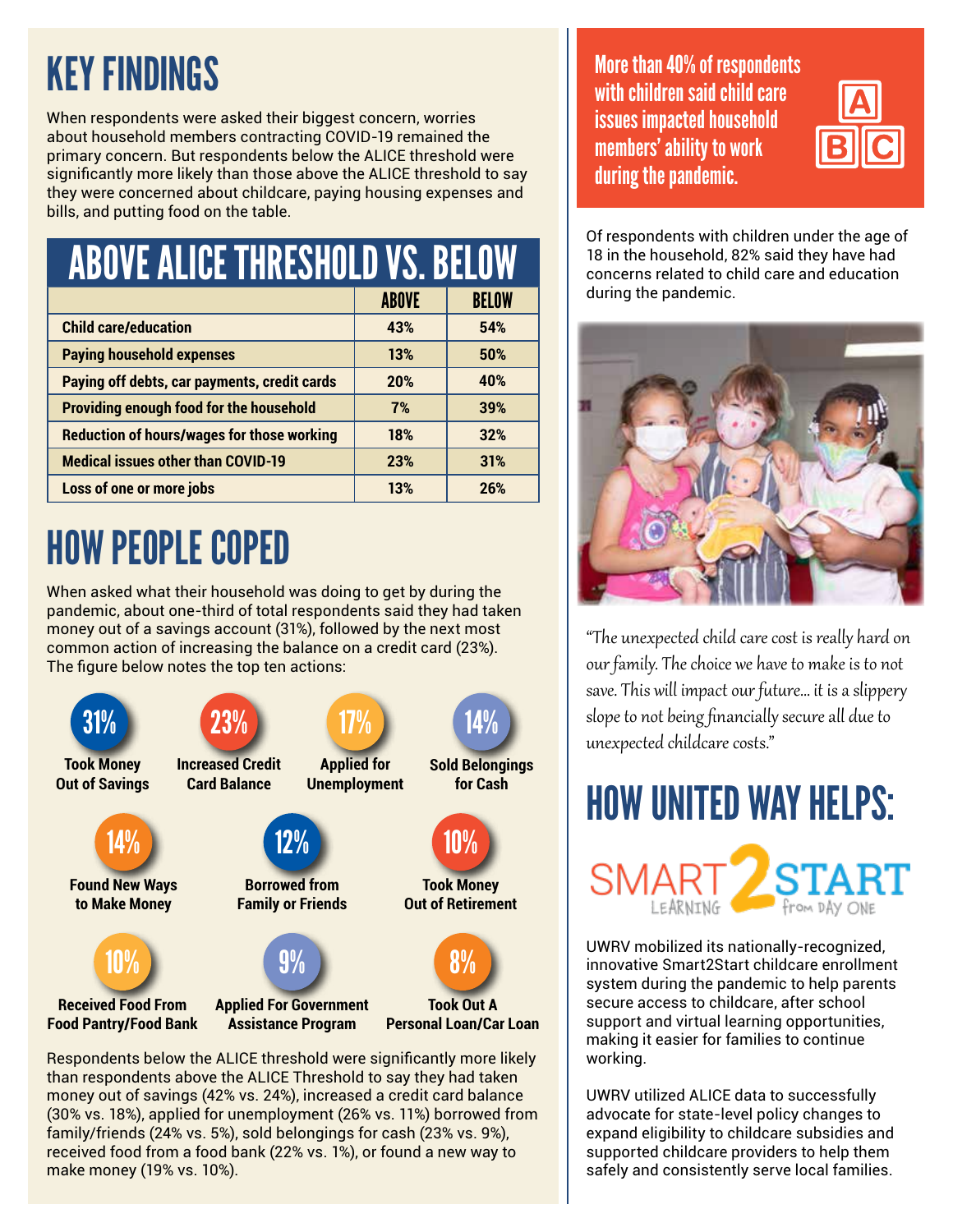Of those respondents falling below the ALICE threshold, 44% were concerned about providing enough food for the household.



Also for households with children, a significant trend emerged about housing issues, providing enough food, and concerns about paying off debts, as shown in the table below. In each case, the largest differences were between households with children above and below the ALICE threshold.

| <b>HOUSEHOLDS</b>                                        | <b>PAYING HOUSING</b><br><b>EXPENSES</b> | <b>PROVIDING ENOUGH FOOD</b><br><b>FOR THE HOUSEHOLD</b> | <b>PAYING OFF</b><br><b>DEBTS</b> |
|----------------------------------------------------------|------------------------------------------|----------------------------------------------------------|-----------------------------------|
| With Children,<br><b>Below ALICE</b><br><b>Threshold</b> | 52%                                      | 44%                                                      | 42%                               |
| <b>With Children, All</b>                                | 31%                                      | 23%                                                      | 30%                               |
| <b>Without Children, All</b>                             | 18%                                      | 9%                                                       | 22%                               |
| With Children.<br><b>Above ALICE</b><br><b>Threshold</b> | 13%                                      | 7%                                                       | 21%                               |

#### HOW UNITED WAY HELPS:





of Roanoke Valley

UWRV's ALICE data is helping to inform the expansion of eligibility for resources made available through the CARES Act and the new American Rescue Plan Act (ARPA). These acts help accommodate the growing number of families in need of rental assistance, transportation, stimulus payments, job training, and educational and legal assistance. Several community feeding programs were supported such as "Take Out Hunger," which used donations from businesses and individuals to support local restaurants providing food to people in need.

"Every time I've applied to receive help from the government, like food stamps, heating help, Medicaid, etc. I was told I "made too much." Even though I lost my job due to COVID, I didn't receive the extra unemployment that everyone else received, and when I got a new job, I took a huge pay cut. There's no way I made/make "too much" to receive help. My family and I are struggling."

#### Nearly half of respondents said mental health issues were their biggest concern.



Of the 707 respondents who reported using a resource, the most-used resources were mental health services and supports such as counseling, peer support, or helplines, which were used by 65% of respondents.

Respondents who live with someone in the household who had a serious health issue or disability were particularly worried about mental health issues like depression or anxiety (53%).

#### HOW UNITED WAY HELPS:

Streamlining and expanding access to mental health and substance abuse services is a continuing regional priority. UWRV has partnered with several agencies, including Family Service of Roanoke Valley, to support direct patient care. Our Healthy Roanoke Valley initiative created a public service campaign offering connections to organizations and self-care practices to help those suffering with depression, anxiety and addiction.

Of those looking for work, nearly half reported being unable to find a job that provides a sufficient income.

Participants were asked how the pandemic had impacted employment for household members since March 1, 2020. The majority of respondents (59%) said employment hadn't changed for any household members in that period, however, those below the ALICE Threshold were significantly more likely to say that someone in their household lost a job during the pandemic (24% vs 9%), was temporarily laid off (19% vs 9%), or got an additional job (15% vs 10%).

#### HOW UNITED WAY HELPS:

UWRV is working closely with groups like TAP - OnRamp, Western Virginia Workforce Development Board and Roanoke Regional Partnership to support recruitment, retention, job training and certifications in high-demand industries to create pathways to self-sufficiency.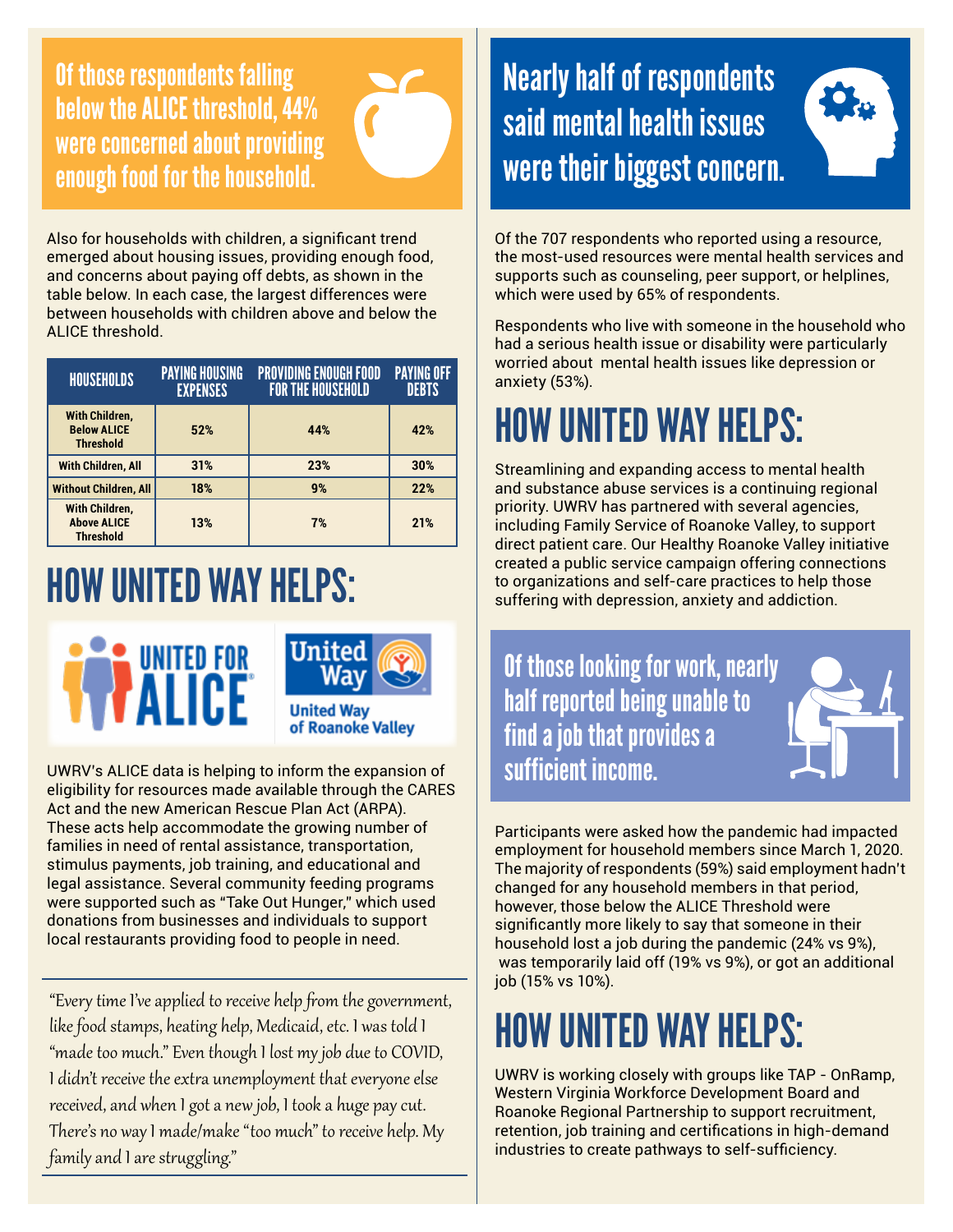

Each year, Day of Action invites volunteers from all over the community to rally together around important issues. This June, as part of a grassroots movement to engage people in fighting food insecurities, volunteers have built, installed and stocked 5 Little Free Pantries. The pantries were installed at the following locations:

- Boys and Girls Club
- Morningside Farms
- Glade Hill Rescue Squad
- George Washington Carver Garden
- Hustle Haven

Little Free Pantries are not a solution to food insecurity or food deserts, but they do provide easy, anonymous access to food and basic need products.

In another Day of Action project, volunteers painted and installed birdhouses\* at two senior living facilities, Richfield Living and South Roanoke Nursing & Rehabilitation, as part of an effort to bring joy to older residents. Feeding and watching colorful, active birds can be especially calming for seniors, offering connection with the outside world.

*\*Birdhouse have been temporarily removed per guidance from the Southwest Virginia Wildlife Center, as a bird illness is being investigated in several states.*





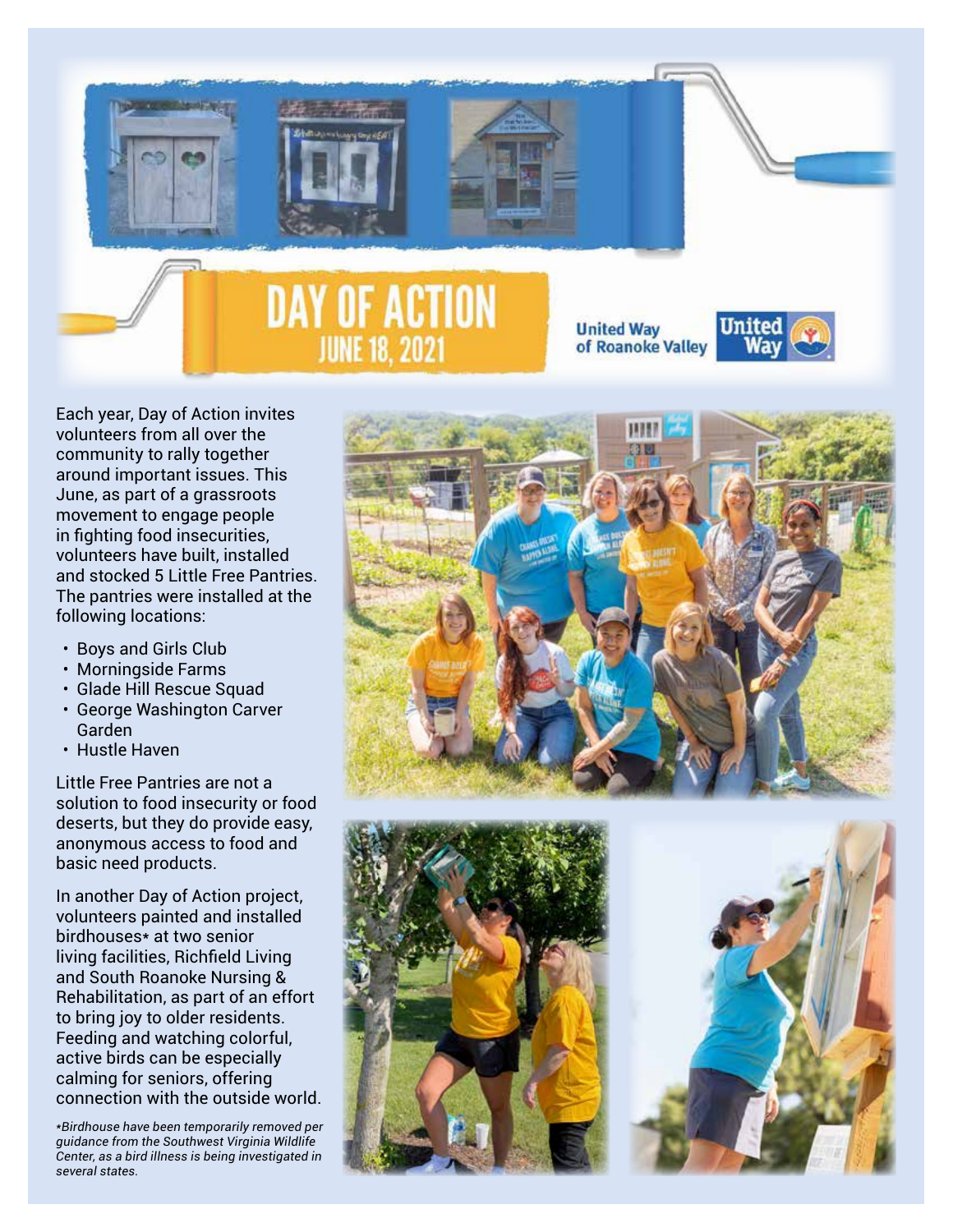## A SPECIAL THANKS TO THESE SPONSORS & PARTNERS REGIONAL COVID-19 SURVEY PARTNERS

- Alleghany County
- Alpha Kappa Alpha Sorority, Inc.
- Beta Chi Omega Chapter
- Botetourt County Public Schools
- Botetourt County Social Services
- Carilion Clinic
- City of Roanoke
- City of Roanoke Department of Social Services
- Community Foundation Serving Southwest Virginia
- Craig County Public Schools
- FarmBurguesa
- Feeding Southwest Virginia
- Franklin County
- Franklin County Department of Social Services
- Franklin County Public Schools
- Goodwill Industries of the Valleys
- Junior League of Roanoke Valley
- Latinas Network Roanoke and New River Valley
- Macaroni Kid Roanoke
- Marsh & McLennan
- New Horizons Healthcare
- Nuestro Comercio Latino Roanoke
- RGC Resources, Inc./Roanoke Gas Company
- Roanoke City Public Schools
- Roanoke County
- Roanoke County Salem Department of Social **Services**
- Roanoke County Public Schools
- Roanoke Regional Chamber of Commerce
- Roanoke Regional Partnership
- Roanoke Valley-Alleghany Regional Commission
- Salem City Public Schools
- Salem-Roanoke County Chamber of Commerce
- Sisters of Change
- Total Action for Progress
- Town of Vinton
- Virginia Department of Health Roanoke City and Alleghany Health Districts
- Western Virginia Workforce Development Board/ VA Career Works – Blue Ridge Region
- Western Virginia Water Authority

#### REGIONAL COVID-19 SURVEY SPONSORS

We are grateful to our sponsors, Marsh & McLennan Agency, Virginia Career Works, and FarmBurguesa.











#### DAY OF ACTION 2021 PARTNERS & SPONSORS

#### Thank you to these generous Day of Action 2021 Sponsors:

- •Boys and Girls Club
- •Carilion Morningside Gardens
- •Creekside Deli
- •Franklin News-Post
- •George Washington Carver Garden
- •Glade Hill Fire Department
- •Home Depot
- •Hustle Haven
- •Kroger
- •Lionberger Construction
- •Lowes
- •Richfield Living
- •Rotary Club of Rocky Mount
- •Sheetz
- •South Roanoke Nursing & **Rehabilitation**
- •Utz
- •Western Virginia Water Authority